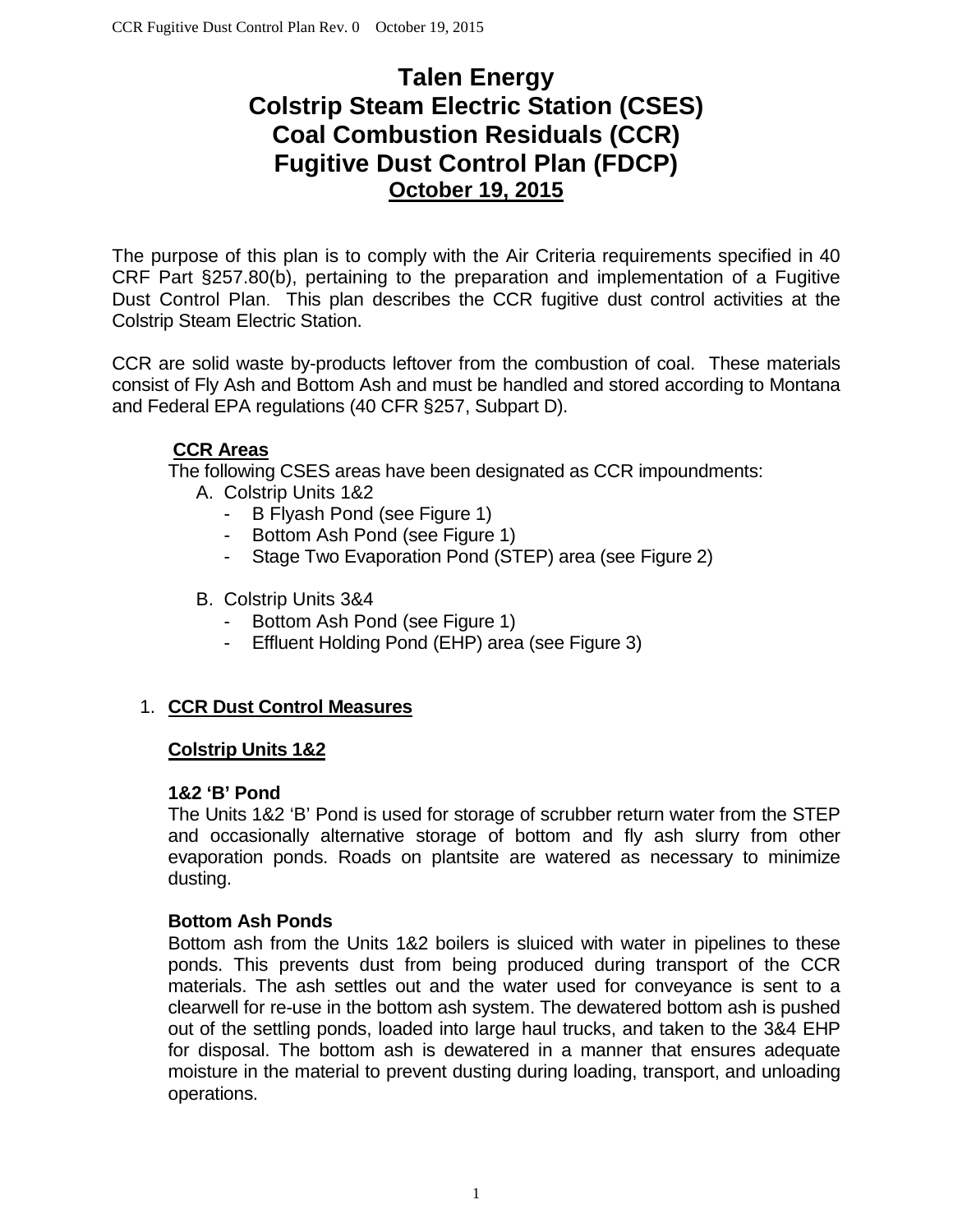## **1&2 STEP**

Flyash and Sulfur Dioxide generated during the combustion of coal are removed from the boiler flue gas by wet venturi scrubber systems. The scrubber systems are designed to remove both particulate matter (fly ash) and sulfur dioxide  $(SO<sub>2</sub>)$ . The fly ash contained in the scrubber slurry is pumped in a pipeline to the STEP Paste Plant. This prevents dust from being produced during the transport of this CCR material.

The Paste Plant utilizes a "thickening" process that removes excess water from the scrubber slurry. This process increases the solids of the scrubber slurry from ~15% to ~65%. The paste product, containing ~35% moisture, is transported by pipeline to the STEP disposal area. This moisture level in the paste product minimizes dusting. Due to pozzolonic characteristics of the flyash, the paste product hardens to a "concrete-like" material in the impoundment which minimizes dusting conditions.

Roads in the STEP area are watered as necessary to minimize dusting.

## **Colstrip Units 3&4**

## **Bottom Ash Ponds**

Bottom ash from the Units 3&4 boilers is sluiced with water in pipelines to these ponds. This prevents dust from being produced during transport of the CCR materials. The ash settles out and the water used for conveyance is sent to a clearwell for re-use in the bottom ash system. The dewatered bottom ash is pushed out of the settling ponds, loaded into large haul trucks, and taken to the 3&4 EHP for disposal. The bottom ash is dewatered in a manner that ensures adequate moisture in the material to prevent dusting during loading, transport, and unloading operations.

#### **3&4 EHP**

Units 3&4 utilize wet venturi scrubber systems similar to Units 1&2. The fly ash contained in the scrubber slurry is pumped in a pipeline to the 3&4 EHP Paste Plant. This prevents dust from being produced during the transport of the CCR material.

The Paste Plant utilizes a "thickening" process that removes excess water from the scrubber slurry. This process increases the solids of the scrubber slurry from ~15% to ~65%. The paste product, containing ~35% moisture, is transported by pipeline to the EHP disposal area. This moisture level in the paste product minimizes dusting. Due to pozzolonic characteristics of the flyash, the paste product hardens to a "concrete-like" material in the impoundment which minimizes dusting conditions.

The roads and dikes in the 3&4 EHP area are watered as necessary to minimize dusting.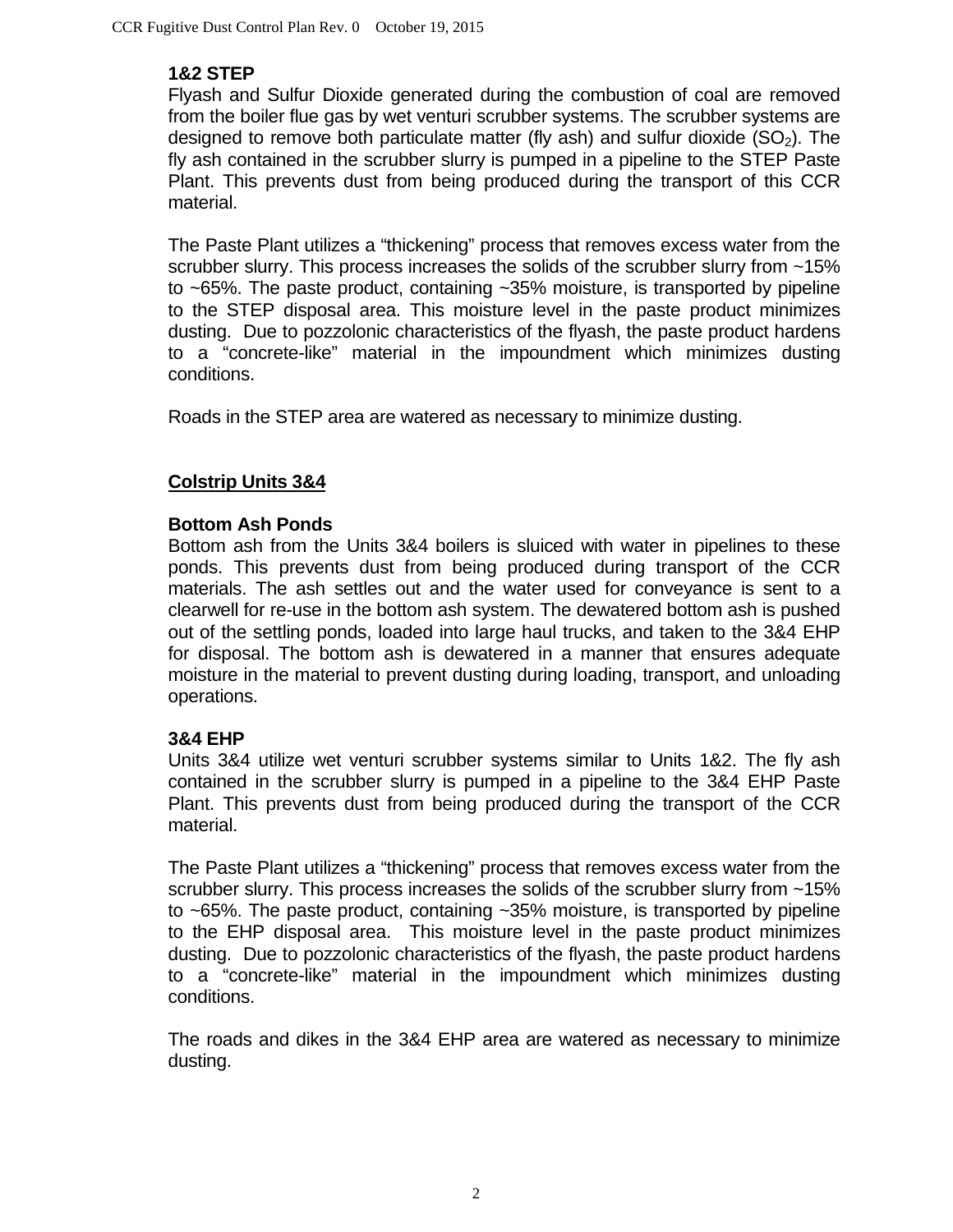## **2. Citizen Complaint Log Procedure**

Citizens can contact CSES Security by telephone at (406)748-5023 at any time to complain of dusting from the plant's ponds. CSES Security will contact an ECD representative who will then follow-up with the complainant. The Environmental Compliance Department (ECD) will log and record these citizen complaints regarding CCR fugitive dust events (see Attachment 1). ECD personnel will take appropriate actions to investigate and correct dusting issues. The Citizen Complaint Log will be saved to the Facility Operating Record as they occur.

## **3. Effectiveness Assessment Procedure**

#### **Weekly Monitoring**

ECD personnel familiar with EPA Method 9 will monitor the effectiveness of the CCR Fugitive Dust Control Plan (FDCP) by conducting weekly visual observations of the CCR areas (see Attachments 2 & 3). Appropriate corrective actions will be initiated upon discovery of fugitive dusting conditions and recorded on the Weekly Visual Inspection Log Sheet. These observations will be recorded and filed monthly in the Facility Operating Record for reference in the annual report.

## 4. **Amending the CCR FDCP**

The ECD will amend this plan when there are changes or additions to the disposal sites, or new dust control activities are implemented. The most current CCR FDCP must be maintained in the CSES CCR Operating Record and on the publically accessible CSES CCR internet site. The MDEQ Director will be notified when the plan or any amended plan is placed in the record or on the webpage.

#### 5. **CCR FDCP Certification**

A qualified professional engineer will review and approve the initial CCR FDCP and any future amendments to the plan.

## 6. **CCR Fugitive Dust Control Report**

An annual report will be prepared that describes actions taken to control CCR fugitive dust, provides a record of citizen's complaints for the year, and summarizes the corrective actions taken during the year. The first annual report is due no later than 14 months after the initial CCR FDCP is placed in the facility's operating record. Subsequent annual reports will be completed one year after the date of completing the previous report. The report will be maintained in the CSES CCR Operating Record and on the publically accessible CSES CCR internet site. The MDEQ Director will be notified when the report is placed in the record or on the webpage.

| Rev                   | 00                   | 10/19/2015<br><b>Date</b> |  |  |  |  |  |  |
|-----------------------|----------------------|---------------------------|--|--|--|--|--|--|
| Prepared by:          |                      | William L. Neumiller      |  |  |  |  |  |  |
| <b>Reviewed by:</b>   |                      | Stephen J. Christian      |  |  |  |  |  |  |
| <b>Approved &amp;</b> |                      | Gordon D. Criswell, P.E.  |  |  |  |  |  |  |
|                       | <b>Certified by:</b> |                           |  |  |  |  |  |  |
| <b>Comments</b>       |                      | Initial Issue             |  |  |  |  |  |  |
|                       |                      |                           |  |  |  |  |  |  |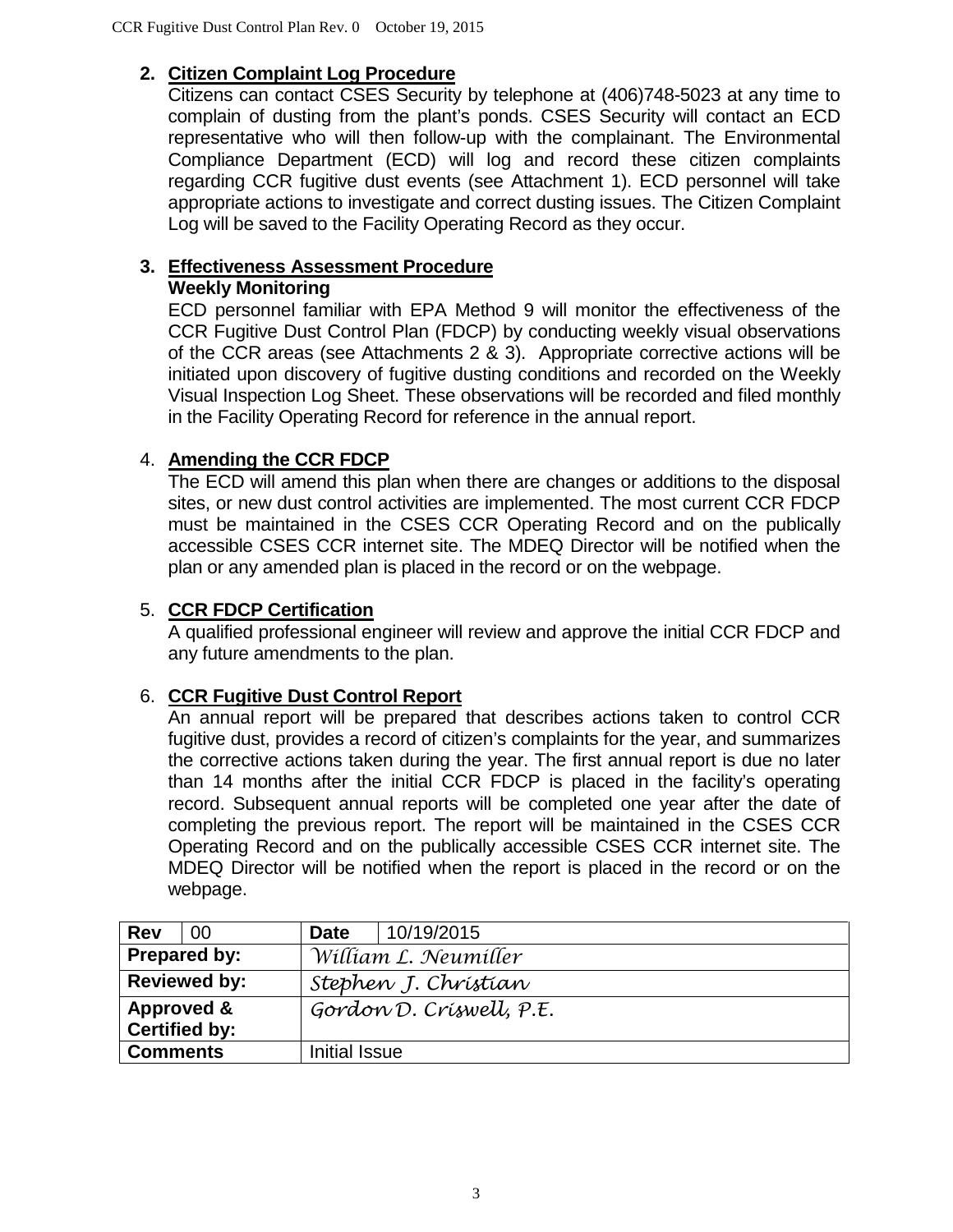

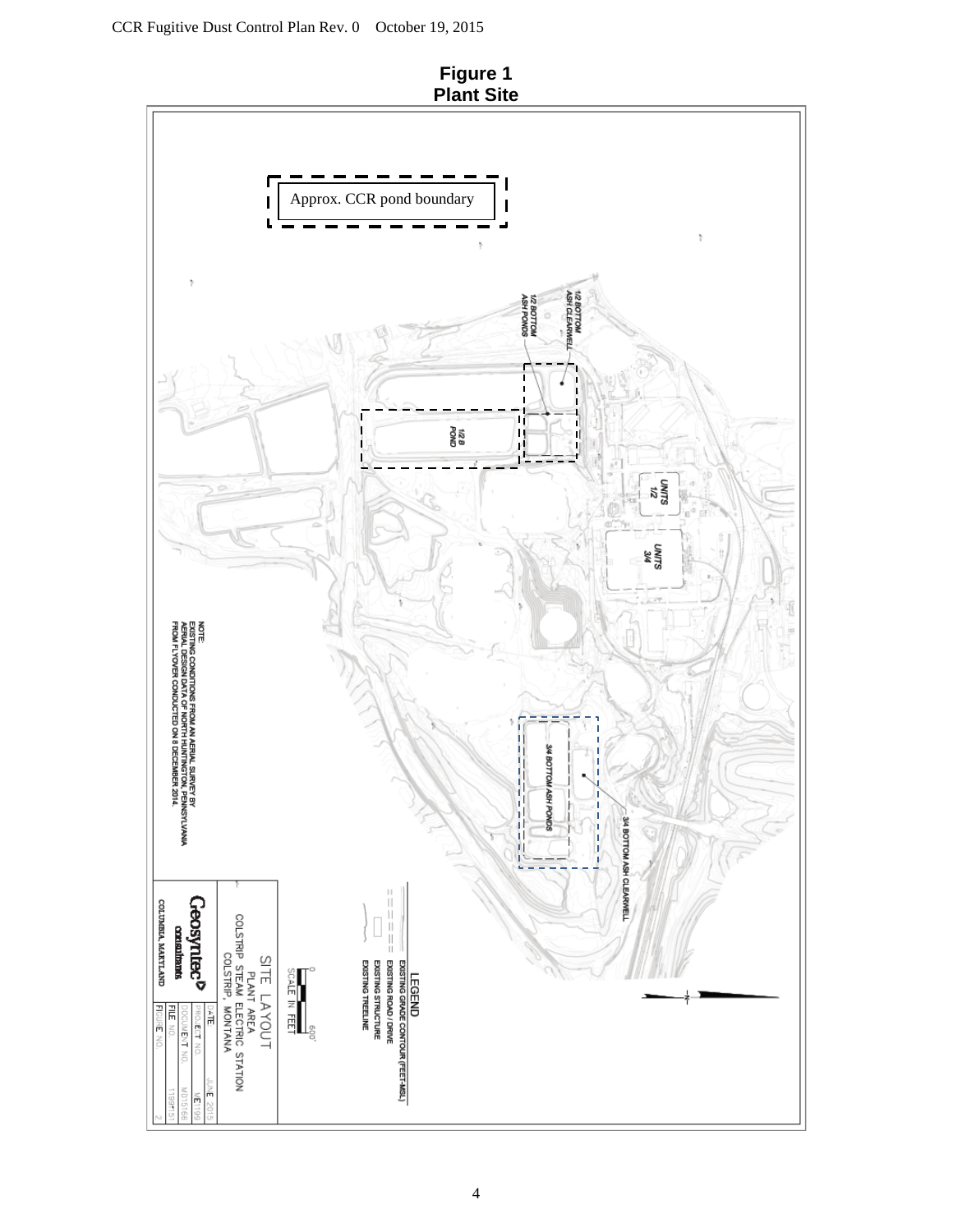

**Figure 2 Stage Two Evaporation Pond (STEP)**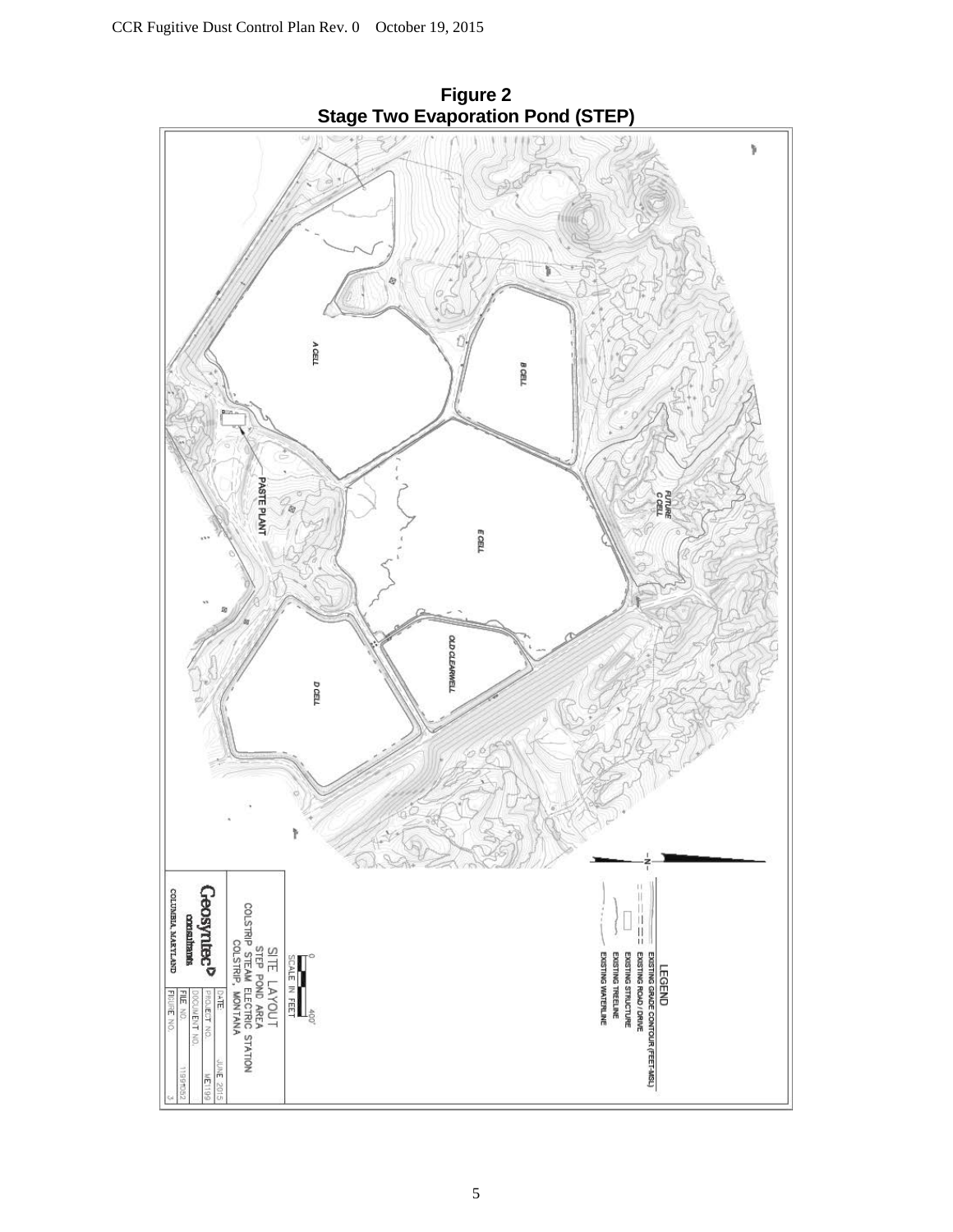**Figure 3 3&4 Effluent Holding Pond (EHP)**

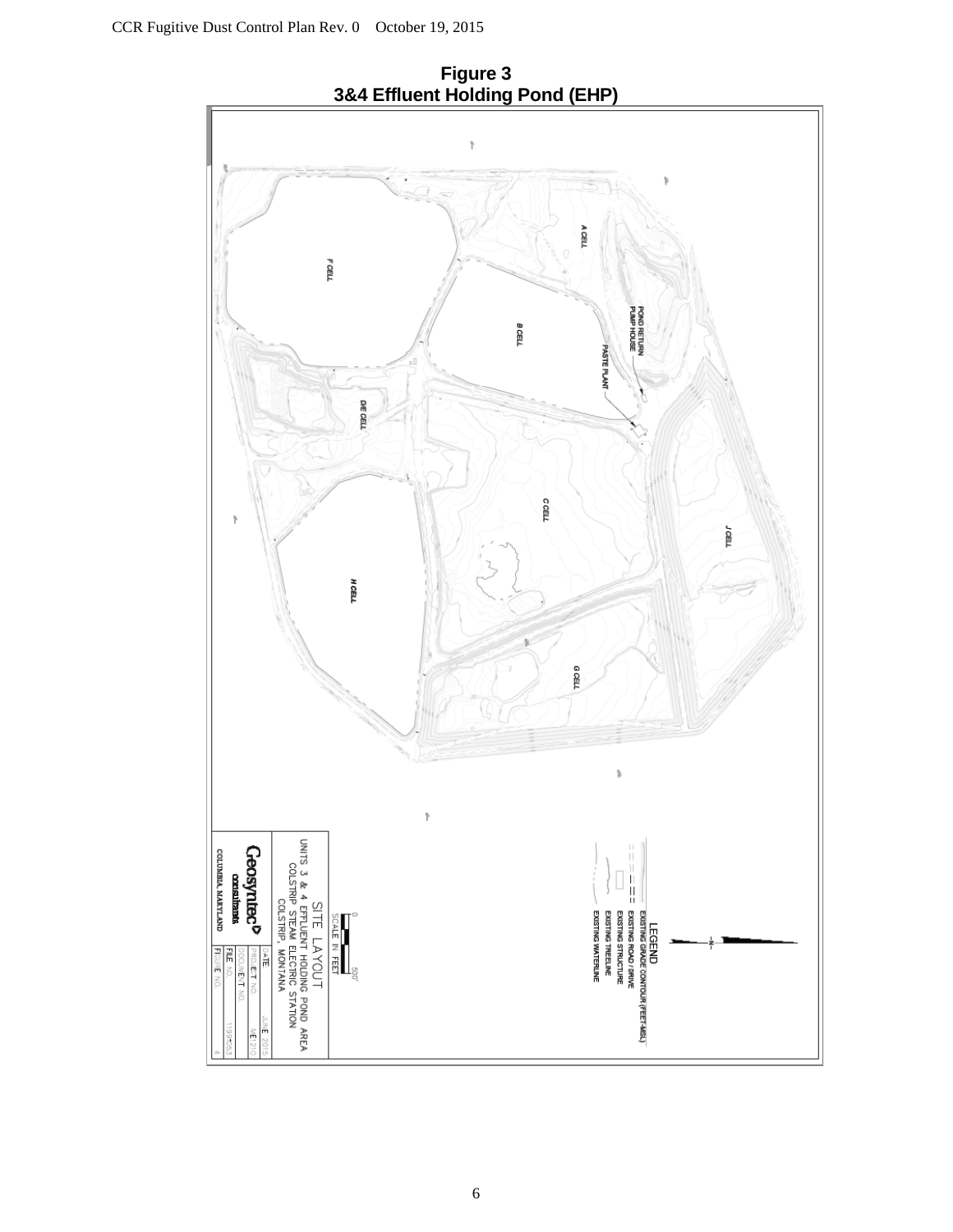### **Attachment 1 Citizen Complaint Log**

## **Talen Energy / Montana CCR Fugitive Dust Control Citizen Complaint Log Colstrip Steam Electric Station**

**Date:**

**Time:**

**Complainant:**

**Name:**

**Phone #:**

**Address:**

**ECD Investigator:**

**Area of possible dusting:**

**Nature of Complaint\*:**

**Follow-up:**

#### **Date posted to CCR Website:**

**\*NOTE:** Record all details associated with the complaint, such as: source of dust emissions, wind-speed and direction, was there any property damage associated with the dust emisisons, were emissions observed off the property, where was the complainant located at the time of the call. Any other details associated with the call.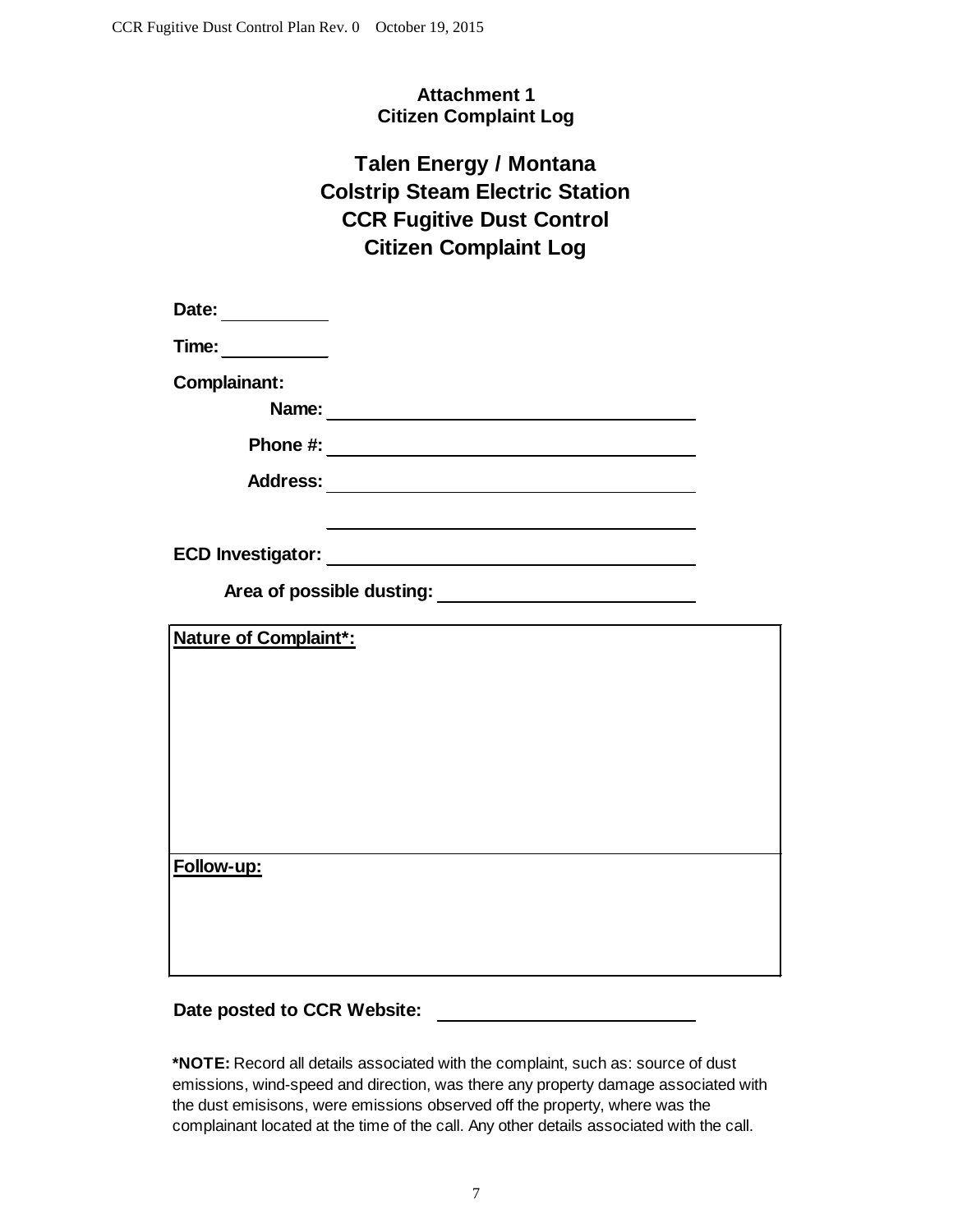#### **Attachment 2 CCR Dust Control Units 1&2 Visual Observation Log**

#### **Talen Montana, LLC Colstrip Steam Electric Station CCR Fugitive Dust Control Plan Weekly Visual Inspection Log Sheet**

|             | Time | Observer<br>Name | Wind |              |  |         |                                  | <b>Units 1&amp;2</b> |             |         |           |
|-------------|------|------------------|------|--------------|--|---------|----------------------------------|----------------------|-------------|---------|-----------|
| <b>Date</b> |      |                  |      |              |  |         | <b>B Pond BA Pond</b>            |                      | <b>STEP</b> |         | Comments* |
|             |      |                  | Dir. | <b>Speed</b> |  |         | Acceptable Acceptable Acceptable |                      |             |         |           |
|             |      |                  |      |              |  | Yes No* |                                  | Yes No*              |             | Yes No* |           |
|             |      |                  |      |              |  |         |                                  |                      |             |         |           |
|             |      |                  |      |              |  |         |                                  |                      |             |         |           |
|             |      |                  |      |              |  |         |                                  |                      |             |         |           |
|             |      |                  |      |              |  |         |                                  |                      |             |         |           |
|             |      |                  |      |              |  |         |                                  |                      |             |         |           |
|             |      |                  |      |              |  |         |                                  |                      |             |         |           |
|             |      |                  |      |              |  |         |                                  |                      |             |         |           |
|             |      |                  |      |              |  |         |                                  |                      |             |         |           |
|             |      |                  |      |              |  |         |                                  |                      |             |         |           |
|             |      |                  |      |              |  |         |                                  |                      |             |         |           |
|             |      |                  |      |              |  |         |                                  |                      |             |         |           |
|             |      |                  |      |              |  |         |                                  |                      |             |         |           |
|             |      |                  |      |              |  |         |                                  |                      |             |         |           |
|             |      |                  |      |              |  |         |                                  |                      |             |         |           |
|             |      |                  |      |              |  |         |                                  |                      |             |         |           |
|             |      |                  |      |              |  |         |                                  |                      |             |         |           |
|             |      |                  |      |              |  |         |                                  |                      |             |         |           |
|             |      |                  |      |              |  |         |                                  |                      |             |         |           |
|             |      |                  |      |              |  |         |                                  |                      |             |         |           |
|             |      |                  |      |              |  |         |                                  |                      |             |         |           |
|             |      |                  |      |              |  |         |                                  |                      |             |         |           |

**\*Note:** List specific effected pond or cell. Corrective actions must be initiated any time dusting conditions are observed.